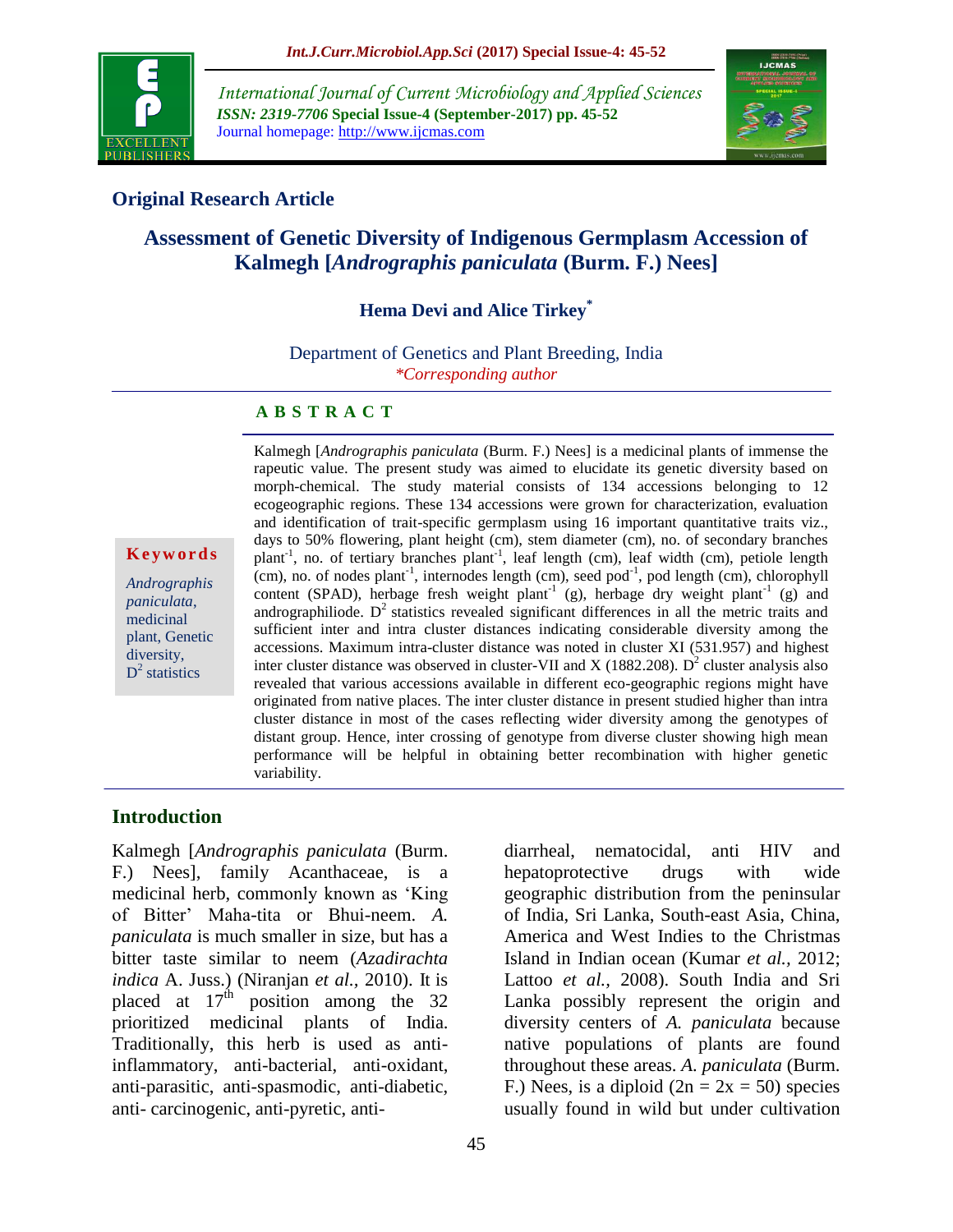in India. Plant is an erect herb, grows up to the height of 30–110 cm under favorable conditions. The stem is quadrangular with more branches. The flower is zygomorphic, complete, pentamerous, hypogynous, pedicellate, and bisexual. Stigma is closely attached to the anthers till the flower opening and promotes the mechanism of self-pollination (Sharma and Jain, 2015). The corolla is white with maroon streak on upper lip which attracts the insect pollinators like honey bees, butter flies etc. The fruit is capsule, linear, oblong and acute at both the ends. The seeds are small, sub quadrate and yellowish brown in colour and slightly smaller than mustard seed. The seeds per capsule are numerous and orthodox in nature. The plant is indeterminate and exhibits non synchronous maturity and seeds dispersed regularly through capsule dehiscence. The seeds of kalmegh are dormant due to hard seed coat. Evaluation and cataloguing of genetic variability is necessary for optimum genetic enrichment and effective conservation of the allelic and genotypic variability. Genetic diversity analysis based on morphological and biochemical traits is extremely useful. The limited knowledge about genetic diversity in *A. paniculata* provides the rationale for this study, which provides methods for determining intraspecific relatedness for the selection of different genotypes for breeding, effective conservation and management of its germplasm resources. Now a day, it is also used in the form of "Andrographis gel" for treating periodontitis. Furthermore, the plants are also used as feed supplement in large scale industrial chicken and pig farms. (Maison *et al.,* 2005). In crop improvement programme, genetic variability for agronomic traits as well as quality tests in almost all the crops is important, since this component is transmitted to the next generation (Singh, 1996).

### **Materials and Methods**

The present study was conducted during *Kharif* 2014-15 and 2015-16, the mean annual rainfall during crop growing season measures 1057.4 and 998.3mm respectively. The material for present study comprised 134 accessions a long with 2 check Anand Kalmegh-1 (Directorate of Medicinal and Aromatic Plant Board) and Simmegha (Central Institute of medicinal and Aromatic plant) procured from different eco geographic regions of Chhattisgarh and maintained in the germplasm repository at Raipur.

Data were recorded on 134 competitive plants for each accession for series of 16 metric traits: days to 50% flowering, plant height (cm), stem diameter (cm), no. of secondary branches plant<sup>-1</sup>, no. of tertiary branches plant<sup>-1</sup>, leaf length (cm), leaf width  $(cm)$ , petiole length  $(cm)$ , nodes plant<sup>-1</sup>, internodes length (cm), no. of seeds/pod $^{-1}$ , pod length (cm), chlorophyll content  $(SPAD)$ , herbage fresh weight plant<sup>-1</sup> (g), herbage dry weight plant<sup>-1</sup> (gm) and andrographiliode. The data were subjected to analysis of variance and only those characters in which variation observed was significant were considered for multivariate analysis of  $D^2$  statistics based on Mahalanobis (1936) and Rao (1952). The analysis was done by cluster formation was confirmed by Tocher"s method. The relative contribution of each character towards genetic divergence was also worked out.

### **Results and Discussion**

The choice of genetically diverse parents for hybridization is an important feature of any crop improvement programme for getting desirable segregates. The multivariate analysis based on Mahalanobis  $D^2$  or nonhierarchical Euclidean cluster analysis is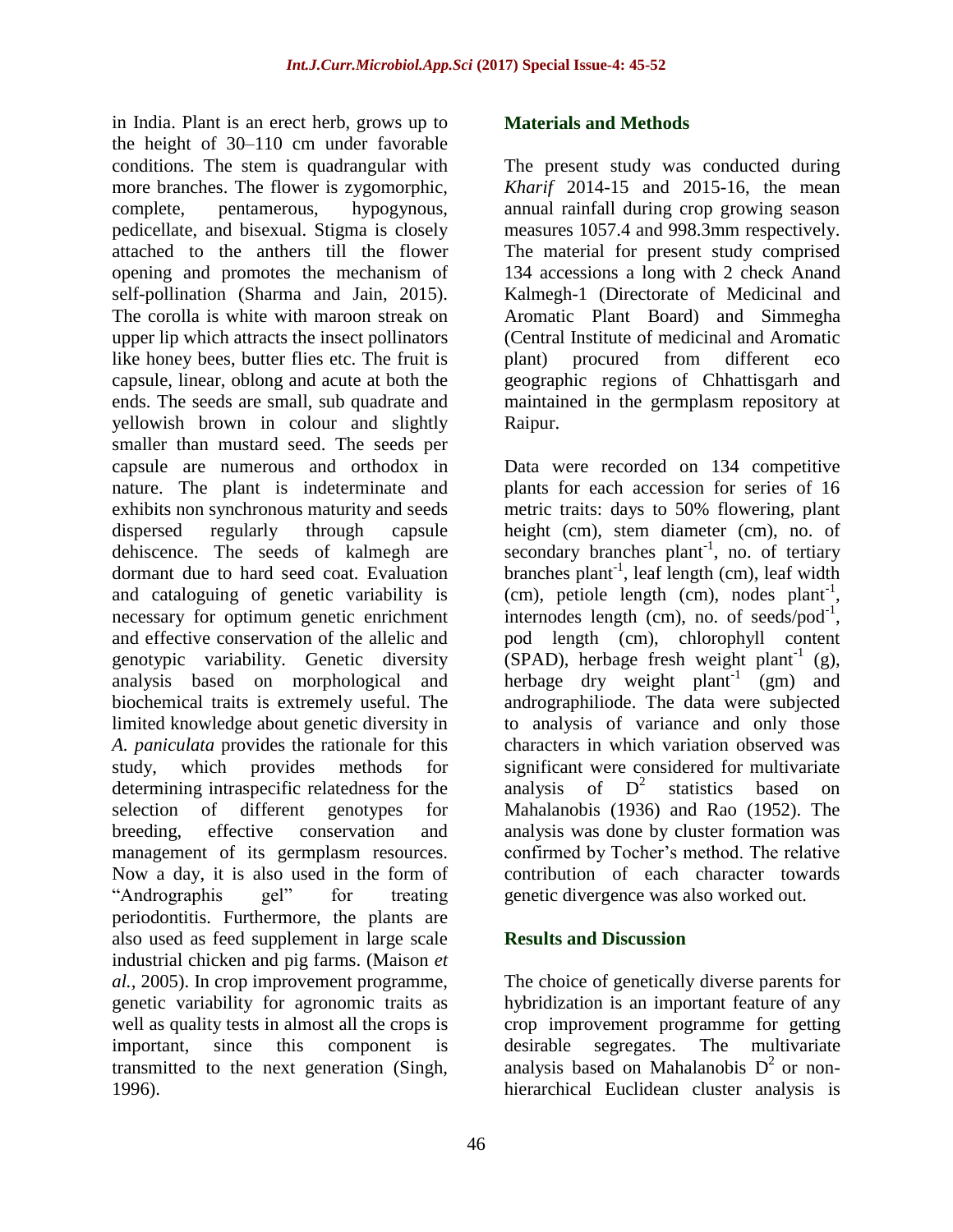used for divergence analysis. The  $D^2$ analysis classifies the genotypes into relatively homogeneous groups in such a way that within cluster diversity is minimized and between clusters diversity is maximized. The respective genotypes from diverse cluster can be utilized in breeding programme depending upon breeding objectives. The results of earlier studied are relevant only for the material and environmental involved in a particular study and cannot be generalized. Therefore, study on genetic divergence on the available germplasm under the environment where it is to be exploited is essential for successful utilization of available resources.

Genetic diversity is an important factor and also a prerequisite in any hybridization programme. Multivariate analysis by mean of Mahalanobis  $D^2$  statistic is a powerful tool in quantifying the degree of divergence at genotypic level. Vavilov (1926) was the first to emphasize the need for a really broad genetic base for crop improvement. A set of 134 accession along with 2 checks of kalmegh were subjected to  $D^2$  analysis for 16 characters based on  $D^2$  values twelve cluster were formed (Table4.3). This indicated that substantial diversity existed in the all the genotypes evaluated in the present study.

Genetic diversity is an important factor and also a prerequisite in any hybridization programme. Multivariate analysis by mean of Mahalanobis  $D^2$  statistic is a powerful tool in quantifying the degree of divergence at genotypic level. Vavilov (1926) was the first to emphasize the need for a really broad genetic base for crop improvement. A set of 134 accession along with 2 checks of kalmegh were subjected to  $D^2$  analysis for 16 characters based on  $D^2$  values twelve cluster were formed (Table4.3). This indicated that substantial diversity existed in the all the genotypes evaluated in the present study.

This is an agreement with earlier reports indicating substantial diversity in kalmegh materials. This present study also suggests that, there is no relationship between geographical and genetic diversity as genotype chosen from different ecogeographical regions are grouped in different clusters. The cluster III were the largest which consisted of 47 genotype, followed by cluster IV, I, XI, II (32, 23, 14, 11 genotypes respectively), cluster V, VI, VII, VIII, IX, X and XII (1 genotypes). From the clustering pattern, it was found that the genotypes from different region were independent of their genetic origin. Hence the genotype Studied are reliable enough for hybridization and selection.

Maximum intra-cluster distance was noted in cluster XI (531.957) followed by cluster IV (311.702), cluster III (274.762), cluster II (155.228), cluster I (73.392), while minimum intra-cluster distance was recorded in cluster V, cluster VI, cluster VII cluster VIII, cluster IX, cluster X, and cluster IX (0.000). The inter and intra cluster distance among the twelve cluster are presented in table 4.4 and fig 4.1. Maximum inter-cluster distance was calculated between cluster VII and X (1882.208) followed by cluster VII and XII (1854.556), cluster VI and XII (1745.212), cluster XI and XII (1588.499), cluster VIII and X (1555.442), cluster VIII and XII (1552.625), cluster VII and XI (1425.871), cluster IV and XII (1407.880), cluster II and VII (1247.510), cluster IV and X (1201.658), cluster V and VII (1180.310), cluster IX and X (1123.204), cluster II and IV (1087.083), cluster IV and XI (1063.154), cluster  $X$  and XII (1054.775), cluster II and XII (1043.669), cluster IX and XI (1040.515), cluster VIII and XI (1023.083), cluster IV and V (1016.159). This suggested that the hybridization programme involving parents from these cluster is expected to give higher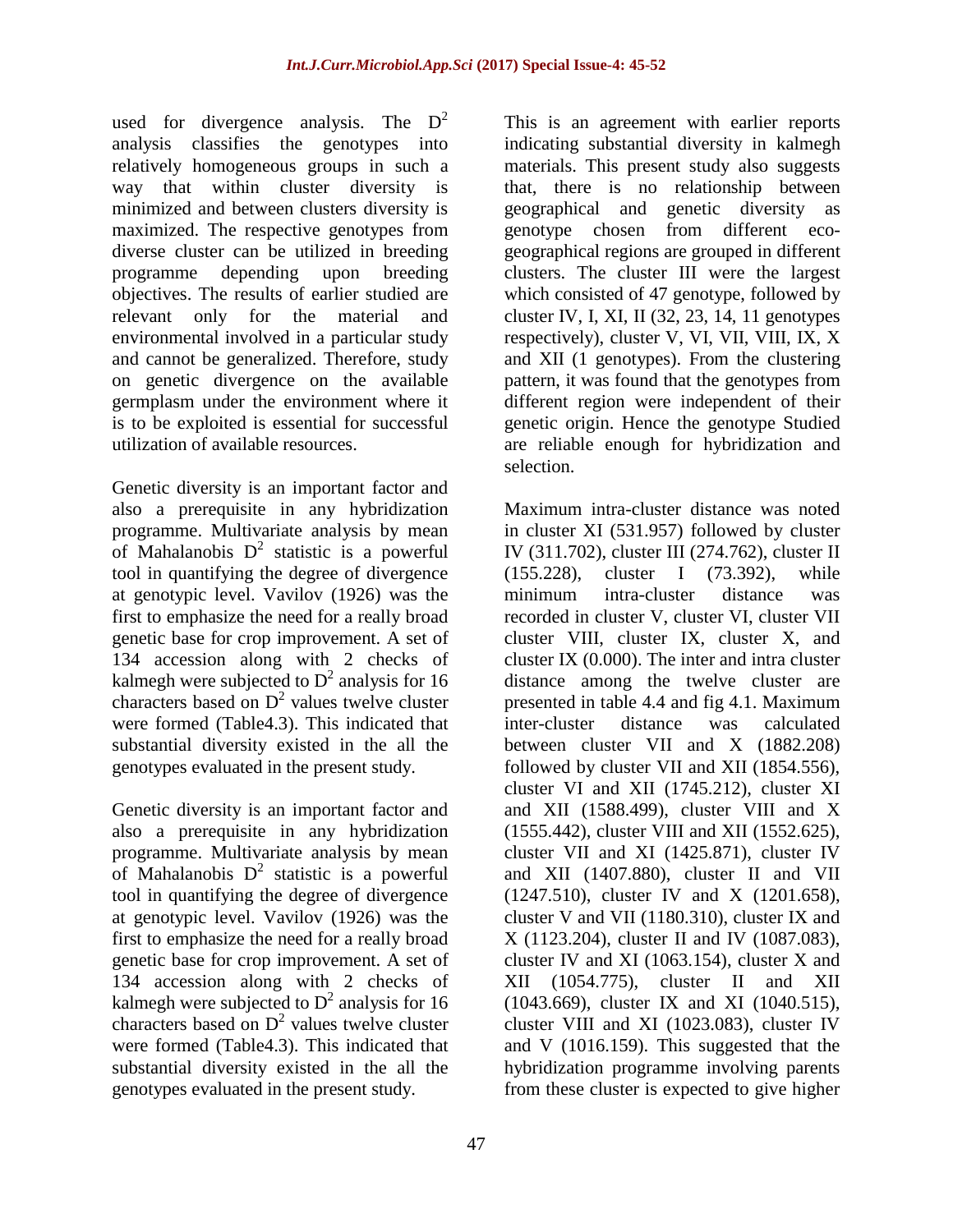frequency of better segregates or desirable combination for development of useful genetic stocks or varieties. However, minimum distance was found between intercluster v and XII (254.614) followed by inter-cluster VII and VIII (267.055) and cluster I and III (284.589) indicating minimum diversity (differences) for the genes under study.

| <b>Table.1</b> Average intra-cluster and inter cluster distance $(D^2 \text{ values})$ among the 12 cluster in |  |
|----------------------------------------------------------------------------------------------------------------|--|
| Kalmegh                                                                                                        |  |

|                |                |           |           |           | 5              | 6              | 7              | 8              | 9              | 10             | 11             | 12             |
|----------------|----------------|-----------|-----------|-----------|----------------|----------------|----------------|----------------|----------------|----------------|----------------|----------------|
|                | <b>Cluster</b> | 2 Cluster | 3 Cluster | 4 Cluster | <b>Cluster</b> | <b>Cluster</b> | <b>Cluster</b> | <b>Cluster</b> | <b>Cluster</b> | <b>Cluster</b> | <b>Cluster</b> | <b>Cluster</b> |
| <b>Cluster</b> | (73.392)       | 729.786   | 284.589   | 316.894   | 524.222        | 628.926        | 490.152        | 520.766        | 551.527        | 857.021        | 853.795        | 822.243        |
| 2 Cluster      |                | (155.228) | 429.049   | 1087.886  | 427.089        | 425.832        | 1247.510       | 785.855        | 507.957        | 327.350        | 601.741        | 1043.669       |
| 3 Cluster      |                |           | (274.762) | 565.489   | 430.853        | 454.075        | 767.239        | 575.963        | 482.403        | 575.750        | 676.932        | 868.134        |
| 4 Cluster      |                |           |           | (311.702) | 1016.159       | 744.600        | 712.877        | 749.196        | 996.224        | 1201.658       | 1063.154       | 1407.880       |
| 5 Cluster      |                |           |           |           | (0.000)        | 894.054        | 1180.310       | 835.100        | 286.361        | 655.044        | 963.970        | 254.614        |
| 6 Cluster      |                |           |           |           |                | (0.000)        | 879.472        | 416.169        | 691.325        | 806.992        | 544.941        | 1745.212       |
| 7 Cluster      |                |           |           |           |                |                | (0.000)        | 267.055        | 610.928        | 1882.208       | 1425.871       | 1854.556       |
| 8 Cluster      |                |           |           |           |                |                |                | (0.000)        | 290.771        | 1555.442       | 1023.083       | 1552.625       |
| 9 Cluster      |                |           |           |           |                |                |                |                | (0.000)        | 1123.204       | 1040.515       | 761.852        |
| 10Cluster      |                |           |           |           |                |                |                |                |                | (0.000)        | 707.962        | 1054.775       |
| 11Cluster      |                |           |           |           |                |                |                |                |                |                | (531.957)      | 1588.499       |
| 12Cluster      |                |           |           |           |                |                |                |                |                |                |                | (0.000)        |

**Table.2** Mean performance of genotype in individual cluster for different yield traits

|            | Days to<br>50%<br>Flower | <b>Plant</b><br>Heigh             | <b>Stem</b><br>Diam<br>eter | No.<br>of<br>second<br>ary<br><b>Branch</b><br>es/ | No.<br>of<br>tertiar<br>у<br><b>Branch</b><br>es/ | Leaf<br>Width     | Leaf<br>Length    | <b>Petiol</b><br>e<br>Lengt<br>h. | No.<br>of<br>nodes/ | <b>Inter</b><br>nodes<br>Lengt<br>h | No.<br>- of<br>seeds/P | Pod<br>Length     | <b>Chlorop</b><br>hvll<br>Content | Herbag<br>e Fresh<br>Weight | Herbage<br>Dry<br>Weight | Andograp<br>hiloide |
|------------|--------------------------|-----------------------------------|-----------------------------|----------------------------------------------------|---------------------------------------------------|-------------------|-------------------|-----------------------------------|---------------------|-------------------------------------|------------------------|-------------------|-----------------------------------|-----------------------------|--------------------------|---------------------|
|            | ing                      | $t$ (cm)                          | (c <sub>m</sub> )           | Plant                                              | Plant                                             | (c <sub>m</sub> ) | (c <sub>m</sub> ) | (c <sub>m</sub> )                 | Plant               | (c <sub>m</sub> )                   | od                     | (c <sub>m</sub> ) | (SPAD)                            | (g)                         | (g)                      | (mg/G)              |
| 1Cluster   | 120.457                  | 65.73<br>8                        | 2.088                       | 32.239                                             | 107.761                                           | 1.549             | 6.140             | 1.089                             | 20.717              | 2.572                               | 11.163                 | 1.779             | 56.255                            | 31.135                      | 23.395                   | 1.157               |
| 2Cluster   | 139.091                  | 94.98<br>6                        | 2.632                       | 35.409                                             | 205.795                                           | 1.478             | 6.191             | 0.980                             | 23.841              | 2.891                               | 11.577                 | 1.848             | 57.799                            | 46.966                      | 40.545                   | 0.517               |
| 3 Cluster  | 127.410                  | 78.92                             | 2.439                       | 34.983                                             | 149.737                                           | 1.597             | 6.786             | 1.008                             | 22.438              | 2.771                               | 11.296                 | 1.809             | 57.167                            | 38.874                      | 32.618                   | 0.932               |
| 4 Cluster  | 121.328                  | 63.98<br>6                        | 2.099                       | 31.977                                             | 121.156                                           | 1.455             | 6.307             | 0.949                             | 21.523              | 2.630                               | 11.354                 | 1.830             | 55.194                            | 28.821                      | 21.353                   | 1.430               |
| 5 Cluster  | 121.000                  | 102.6<br>$00\,$                   | 2.250                       | 39,000                                             | 123.250                                           | 1.605             | 8.500             | 1.160                             | 24.750              | 2.750                               | 11.835                 | 1.785             | 58.205                            | 41.530                      | 37.335                   | 0.440               |
| 6 Cluster  | 149.000                  | 96.95<br>$\Omega$                 | 2.525                       | 31.750                                             | 211.000                                           | 2.005             | 7.930             | 1.310                             | 23.250              | 2.850                               | 10.920                 | 1.890             | 56.900                            | 44.610                      | 38.245                   | 1.225               |
| 7 Cluster  | 156.000                  | 38.02<br>$\overline{\phantom{1}}$ | 1.575                       | 22.500                                             | 80.500                                            | 1.060             | 6.250             | 0.730                             | 16.500              | 1.750                               | 10.500                 | 1.675             | 63.260                            | 15.180                      | 10.340                   | 1.140               |
| 8 Cluster  | 163.000                  | 86.67                             | 1.675                       | 33.250                                             | 121.000                                           | 1.415             | 5.465             | 1.050                             | 21.750              | 3.025                               | 11.665                 | 1.865             | 53.275                            | 38.570                      | 31.260                   | 1.080               |
| 9 Cluster  | 150.500                  | 92.80<br>$\Omega$                 | 2.350                       | 34.750                                             | 106.250                                           | 1.580             | 7.550             | 1.275                             | 24.500              | 2.900                               | 11.085                 | 1.875             | 57.300                            | 50.010                      | 41.835                   | 0.530               |
| 10 Cluster | 112.000                  | 81.85                             | 2.925                       | 30.250                                             | 225.000                                           | 0.780             | 5.950             | 0.920                             | 25.000              | 2.725                               | 11.165                 | 1.815             | 57.885                            | 45.675                      | 39.160                   | 0.565               |
| 11 Cluster | 133.214                  | 92.21<br>6                        | 2.645                       | 35.696                                             | 210.625                                           | 1.504             | 5.968             | 1.101                             | 23.321              | 3.109                               | 11.185                 | 1.879             | 55.028                            | 43.700                      | 36.449                   | 0.969               |
| 12 Cluster | 98.000                   | 109.4<br>$00\,$                   | 2.375                       | 42.250                                             | 83.500                                            | 1.545             | 5.550             | 2.840                             | 24.000              | 2.850                               | 11.085                 | 1.695             | 63.965                            | 50.215                      | 43.230                   | 0.435               |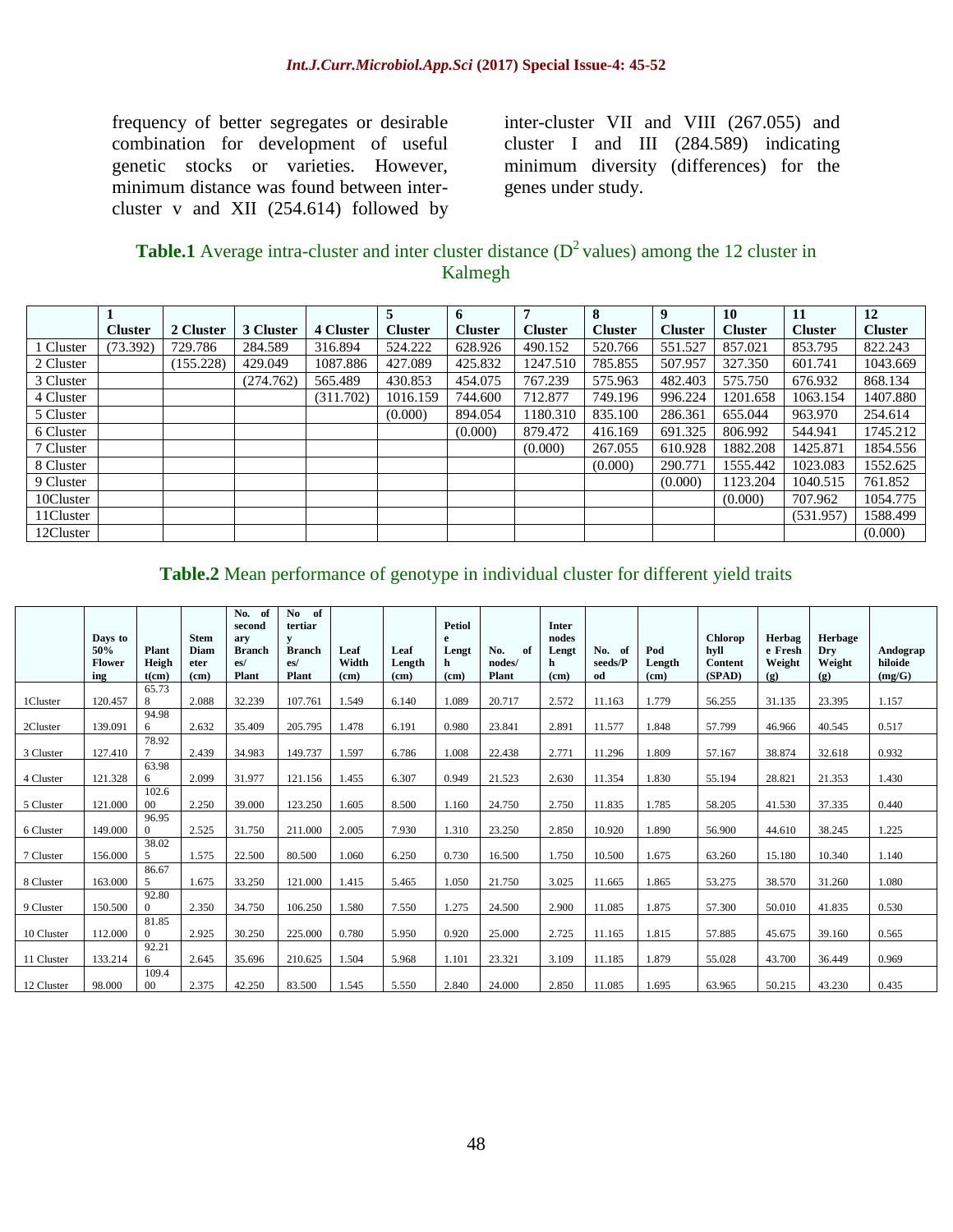

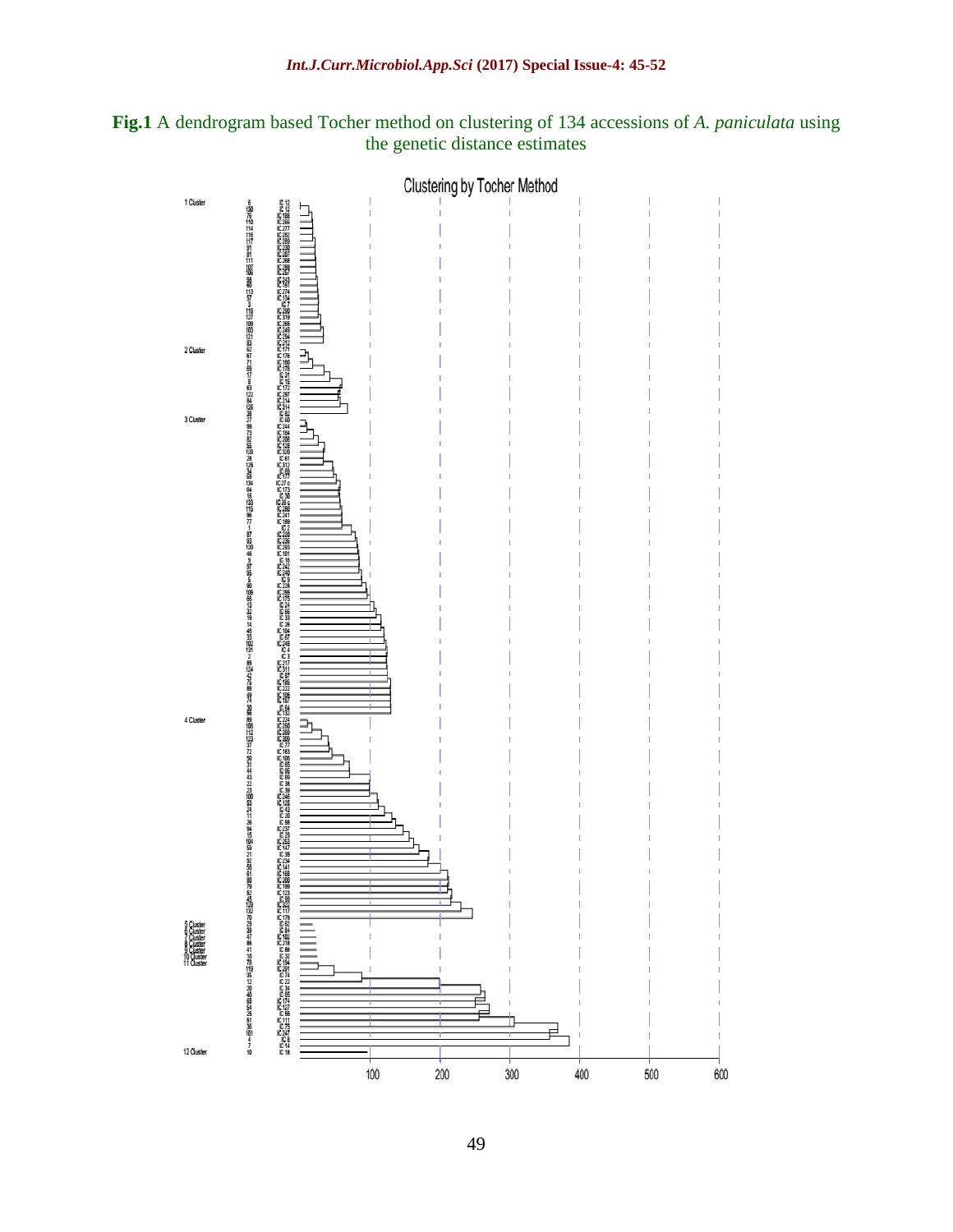### **Fig.2** Mahalanobis generalized distance through Tocher Method



### **Tocher Method**

Mahalnobis Euclidean Disatnce (Not to the Scale)

#### **Cluster mean**

The mean values for different character were compared across the cluster and are presented in Table 4.5. Cluster XII having maximum intra cluster distance (divergence) had the highest dry herbage weight (43.230 g) followed by Cluster IX (41.835), Cluster II (40.545), Cluster X (39.160), Cluster VI (38.245).

Overall observation of cluster means indicate that cluster XII having maximum traits and high cluster mean value plant height (109.400), no. of secondary branches plant<sup>-1</sup> (42.250), petiole length (2.840), chlorophyll content (63.965), herbage fresh weight (50.215). Cluster X shown higher cluster mean values for stem diameter  $(2.925)$ , no. of tertiary branches plant<sup>-1</sup>  $(225.000)$ , no. of nodes plant<sup>-1</sup>  $(25.00)$ . Cluster VI shown higher cluster mean values for leaf width (2.005), pod length (1.890).

Cluster V shown higher cluster mean values for leaf length  $(8.500)$  and no. of seeds pod<sup>-1</sup> (11.835). Cluster VIII shown higher cluster mean values for days to 50% flowering (163.00). Cluster XI shown higher cluster mean values for internodes length (3.109). Cluster IV shown higher cluster mean values for andrographiloide (1.430).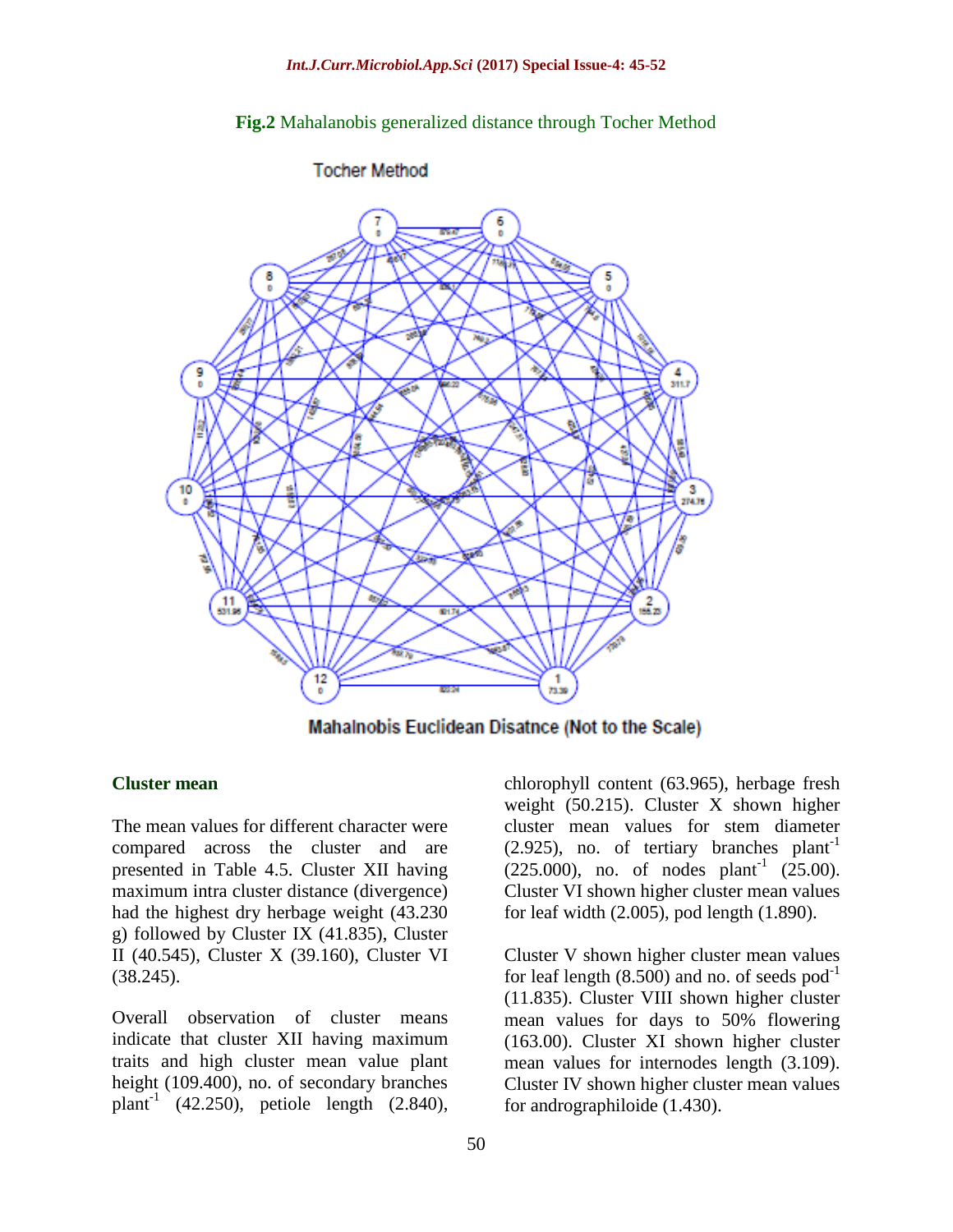Results indicated that, the genotypes from most distant clusters may be utilized as parents in crossing programme to isolate desirable segregate for herbage dry weight. In present study 134 accessions shown considerable divergence among the genotypes for different characters. Based on the result obtained from the present study, it is concluded that the mean values of cluster for different character and per se performance of the genotypes grouped in respective cluster could be selected (Table-2) for a viable hybridization programme for improving a particular character.

The pattern of distribution of kalmegh genotypes in various clusters revealed existence of considerable diversity present in the material (Table-2). The highest intra cluster distance was observed for cluster XI. Hence, genotypes belonging to this cluster *viz.,*IKM-7, IKM-9, IKM-104, IKM-151, IKM-207, IKM-224, IKM-230, IKM-243, IKM-259, IKM-260, IKM-265, IKM-268, IKM-280, IKM-290, IKM-294, IKM-312, IKM-319, IKM-320, IKM-26C may be utilized as parent in future breeding programme with the genotype belonging to cluster IV *i.e.,* IKM-18, IKM-33, IKM-77, IKM-89, IKM-95, IKM-101, IKM-108, IKM-147 and IKM-83 as the maximum inter cluster distance was noted between the cluster VII and X. This suggested that the hybridization programme involving parents from these cluster is expected to give higher frequency of better segregates or desirable combination for development useful genetic stocks pipelines or varieties for Chhattisgarh plains.

Cluster analysis revealed that the 134 genotype of kalmegh were grouped in twelve clusters. Considerable amount of genetic divergence was present among134 genotype. The cluster III were the largest which consisted of 47 genotype, followed by

cluster IV, I, XI, II (32, 23, 14, 11 genotypes respectively), cluster V, VI, VII, VIII, IX, X and XII (1 genotypes). Maximum intracluster distance was observed in cluster XI followed by cluster IV, cluster III, cluster II, cluster I, while minimum intra-cluster distance was recorded in cluster V, cluster VI, cluster VII cluster VIII, cluster IX, cluster X, and cluster IX and the highest inter cluster distance was observed in cluster-VII and X. This suggested that the hybridization programme involving parents from these cluster is expected to give higher frequency of better segregates or desirable combination for development of useful genetic stocks or pipeline or varieties for Chhattisgarh. The inter cluster distance in present studied higher than intra cluster distance in most of the cases reflecting wider diversity among the genotypes of distant group. Hence, inter crossing of genotype from diverse cluster showing high mean performance will be helpful in obtaining better recombination with higher genetic variability.

## **References**

- Kumar, A., Dora, J., Singh, A. and Tripathi, R. 2012. A review on King of Bitter (Kalmegh). *IJRPC* 2 (1):116–124.
- Lattoo, S. K., Dhar, R. S., Khan S., Bamotra S., Bhan Maharaj K., Dhar A.K., Gupta K. K. 2008. Comparative analysis of genetic diversity using molecular and morphometric markers in *Andrographis paniculata* (Burm. f.)Nees. *Springer Science + Business Media* 55:33–43.
- Mahalanobis, R. C., 1936. On the generalized distance in statistics. *Natl. Inst. Sci*., pp. 49-55.
- Maison, Tathaporn, Volkaert, Hugo, Boonprakob, Unaroj, and Paisooksantivatana, Yingyong. 2005. Genetic diversity of